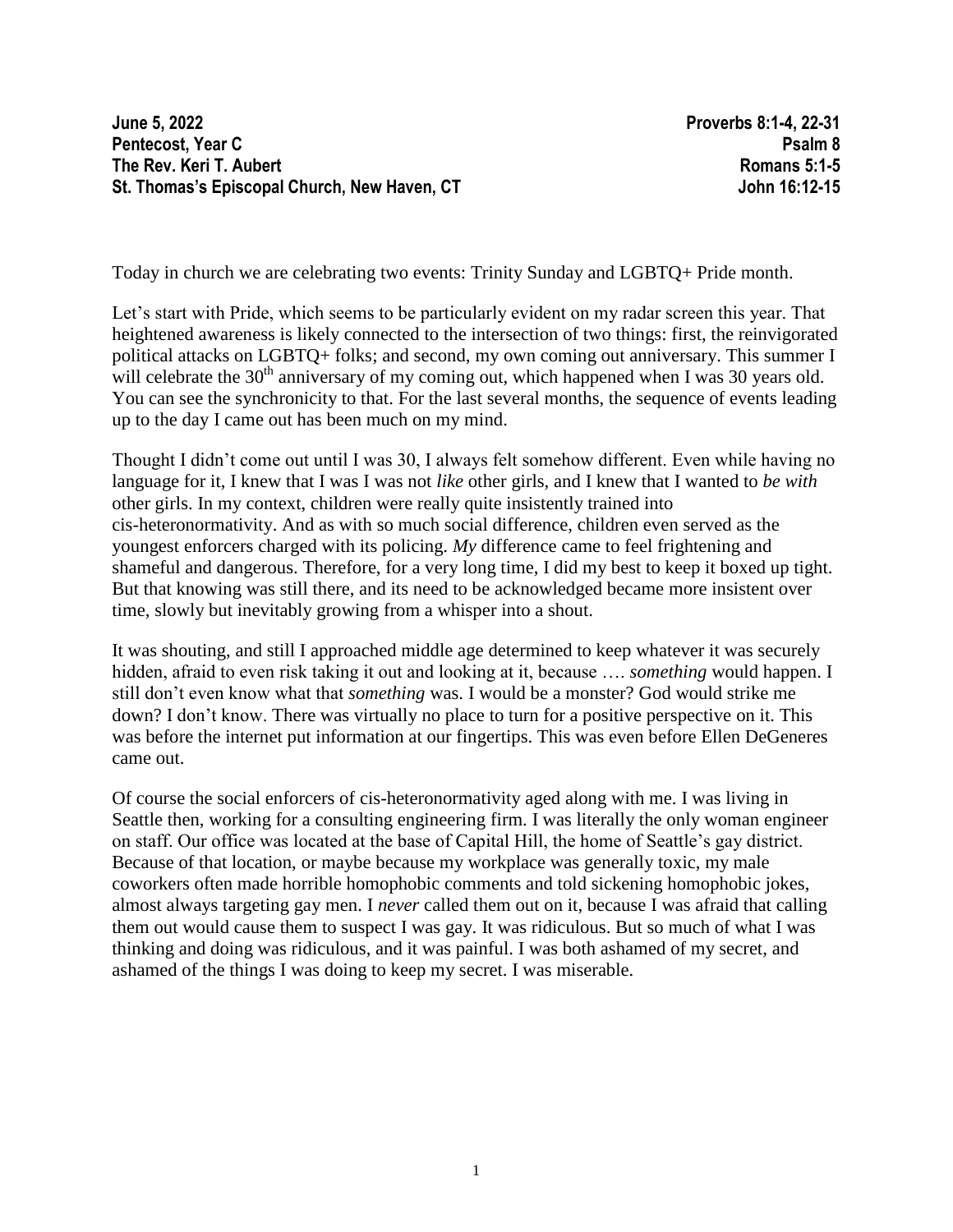That office homophobia had a plus side, because that's how I learned that Seattle even has a gay district, and that it was very close by. I started literally sneaking up the hill at lunchtime, looking around to see if anybody from the office could see me, and I found a bookstore that had information. Long story short, one night I finally decided I had to do *something*. I don't even know what tipped the scales that night. The next morning—July 7, 1992—I picked up the phone in my office and called the Lesbian Resource Center, a local nonprofit, to ask whether they hosted a coming out support group. Thank God, literally, they did, and I attended later that very week. Just making that call gave me instant relief. Meeting the women in the support group gave me instant joy. They weren't monsters, of course they weren't monsters, so probably neither was I. And, God did not strike me down. I very quickly then came out to myself and to just about everyone else in my life.

My  $31<sup>st</sup>$  year was painful but also funny and joyous and exciting. This is only the condensed version of the story, as you can imagine, and I'll further condense by saying that my life quickly shifted from feeling very *meager* to feeling very *rich*. It's kind of like that movie *The Wizard of Oz*. It's probably not a mistake that it appeals to many gay men. You know how Kansas was filmed in black-and-white, but Oz was filmed in Technicolor? For me, coming out felt like a little like moving from Kansas to Oz, except I got to stay there. Everything suddenly felt alive and vibrant, including me. I didn't belong in Kansas. I belonged in Oz. In Oz I arrived home for the first time. Without all that shame, I could occupy *my body* and *the world* like I never had before.

Finally, let's turn to the Bible. Because it's Trinity Sunday, the Epistle for today is a portion of Paul's Letter to the Romans that includes God, Jesus, and the Holy Spirit. Because it's short, I want to read it again:

Since we are justified by faith, we have peace with God through our Lord Jesus Christ, through whom we have obtained access to this grace in which we stand; and we boast in our hope of sharing the glory of God. And not only that, but we also boast in our sufferings, knowing that suffering produces endurance, and endurance produces character, and character produces hope, and hope does not disappoint us, because God's love has been poured into our hearts through the Holy Spirit that has been given to us.<sup>1</sup>

Sometimes I think Paul was too poor to afford the papyrus necessary to write his letters: here, as is so often the case, he packs a lot of information into two run-on sentences. You may have heard me say this before, but I'll say it again: Paul was not trying to write systematic theology; he was trying to manage crisis. In this case Paul was writing to the Romans because this nascent community of Christ-followers was having a bit of an identity crisis. I can relate to that. Paul tells them that the old rules don't matter anymore. What is, is; it doesn't matter what you do. You are justified—that is, you are in relationship with God, you stand in God's grace, you share in God's glory—simply because you have faith. Nothing can change that. Nothing can take it away.